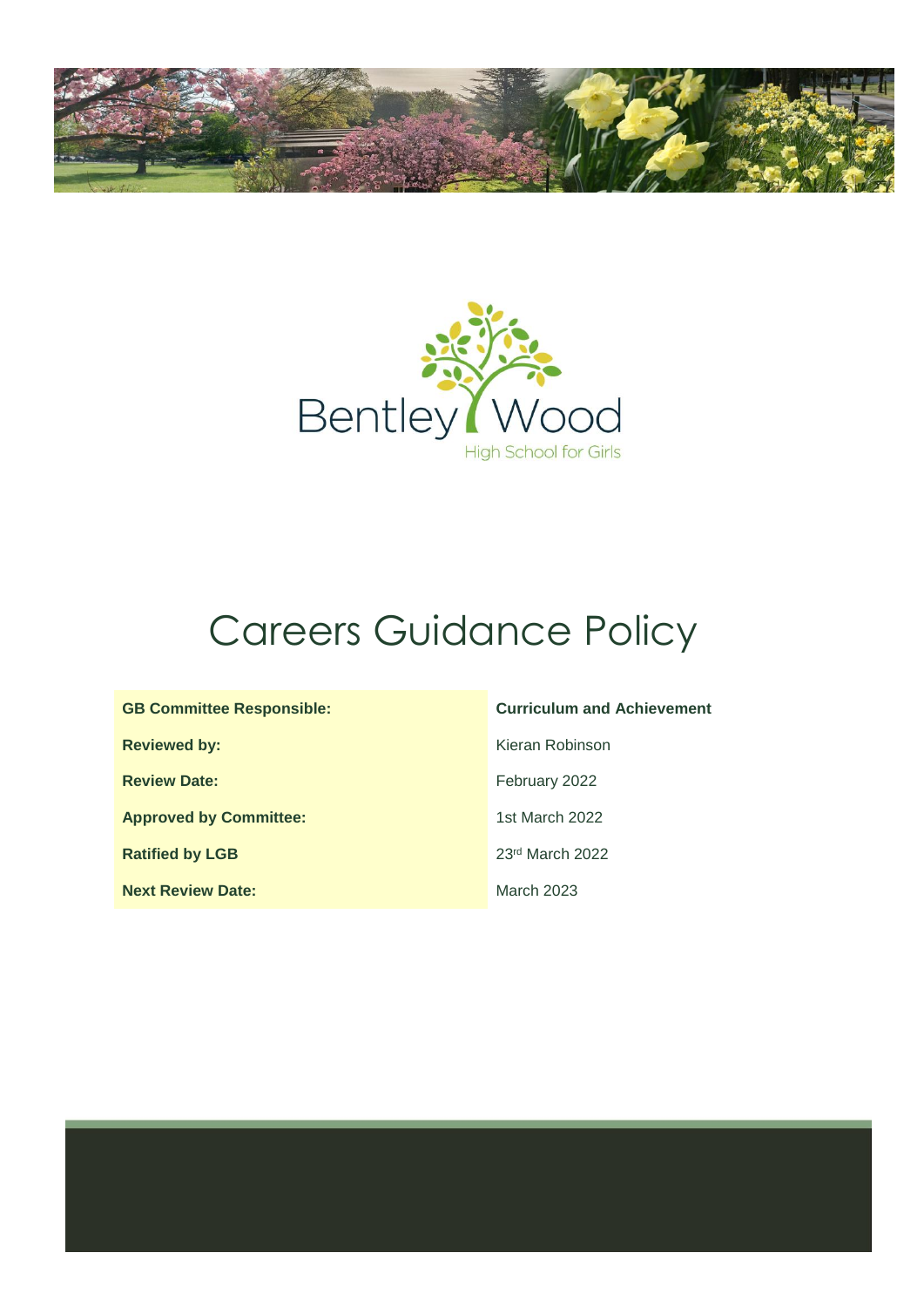# **Careers Guidance Policy**

#### Important:

During the time of this policies review, the UK and many other countries were managing the implications of an international pandemic caused by the virus COVID-19.

The senior leadership team continue to review the national and DfE guidance to ensure that our response to the pandemic is appropriate, sets high expectations and maintains safety across the school community.   

### **Introduction**

There is a statutory requirement under section 351 of the 1996 Education Act for the school to provide a broad and balanced curriculum which '*prepares students for the opportunities, responsibilities and experiences of adult life, which includes preparation for working life'*. There is also a statutory requirement under section 42A of the Education Act 1997 which requires governing bodies to ensure that all registered pupils at the school are provided with independent careers guidance from year 8 to year 13.

Furthermore, paragraph 39 adds that "*in good time before decision points*" students should be informed about the full range of options available. These include:

- Post-14: options offered by local university technical colleges (UTCs) and studio schools
- Post-18: further education courses and higher apprenticeships

*Note:* 

- *A footnote on page 6 defines 'impartial' as showing no bias or favouritism towards a particular education or work option.*
- *See also Section 42A and section 45A of the Education Act 1997*

The Government's career strategy, published in December 2017, sets out a long term plan to build a world class careers system that will help young people and adults choose the career that is right for them. To achieve this aim, the careers strategy sets out that every school and academy providing secondary education should use the Gatsby Charitable Foundation's Benchmarks. Although it is not statutory for schools to meet all of these Benchmarks Bentley Wood will ensure that it meets and exceeds these to provide its students with excellent careers guidance. This policy sets out how the school will achieve this.

The policy should be read in conjunction with the Provider Access Policy which sets out how Bentley Wood High School meets its obligations set out by the Baker Clause by supporting the access of external colleges, employers and training providers.

### **Rationale**

Careers guidance has an important contribution to make to the education of our students in order for them to make an effective transition from school to adulthood. This supports the Government national target to reduce the number of students who leave education and go on to be classified as NEET (not in education, employment or training). To aid an effective transition, the school seeks to inspire students and provide a range of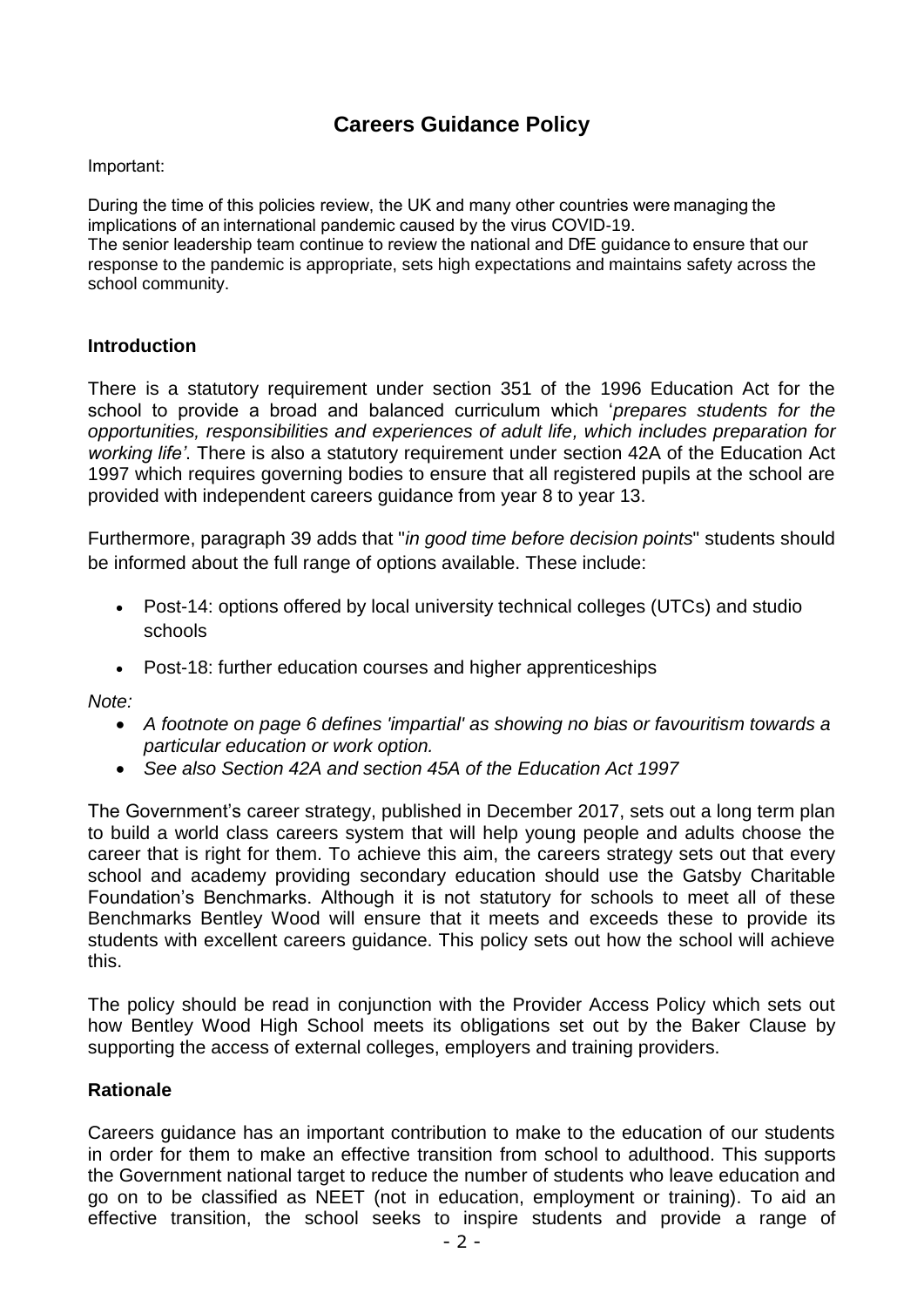opportunities to learn about different further education, training and careers options through a range of methods.

## **Aims and objectives for careers guidance**

The overarching aim for careers guidance at Bentley Wood focused on widening students' horizons, challenging stereotypes and raising aspiration. Bentley Wood will provide students with the knowledge and skills to make a successful transition to the next stage of their life and support social mobility by improving the opportunities for all of our students (especially those from disadvantaged backgrounds and those with special educational needs and disabilities).

More specifically the objectives are:

- to improve educational standards in individual subjects by using contexts that improve motivation, aspiration, understanding and attainment for students
- to ensure that students follow courses and programmes which are appropriate to their longer-term aspirations and needs
- to increase access, awareness and choice for all students for further education, training and career opportunities
- To ensure all students have annual employer encounters through our careers fair. This also provides guidance on a range of education and training options to students, including apprenticeships and technical education routes.
- to develop students' personal and social skills in relationships to aid the transition from school to adult and working life
- to deliver career-themed lessons as part of the whole-school PSHE programme
- to develop students understanding of the world of work and its demands
- to provide quality impartial quidance on careers and develop effective links with key partners such as Educational Development Trust and Prospects.
- to ensure every student (especially those with an Educational Health Care Plan) receives independent careers guidance
- to meet and exceed the Gatsby Benchmarks to improve careers provision (see appendix 2)
- to have a Careers Leader responsible for raising standards
- to provide suitable and safe work experience opportunities at Key Stage 4 and 5
- work towards achieving the Quality in Careers Standards Award to further improve and quality assurance Bentley Wood High school's provision
- to seek opportunities to develop resilience in our students
- to improve employability through work related learning and connections with employers
- to ensure that all students understand that they must be in education, employment or training until at least their 18<sup>th</sup> birthday
- identifying those at risk of not participating post 16 and put in place effective support to ensure they stay in education or training for a minimum of 2 further years
- to provide information regarding financial support that may be available to help students stay in education post-16
- to notify the local authority whenever a 16 or 17-year-old leaves Bentley Wood High School before their completion of her studies
- to continue to work closely with families (particularly those that are vulnerable) and provide tailors individual support and careers guidance
- to record the destinations of students transitioning to the next stage of education, training or employment and to share this with our local authority's support services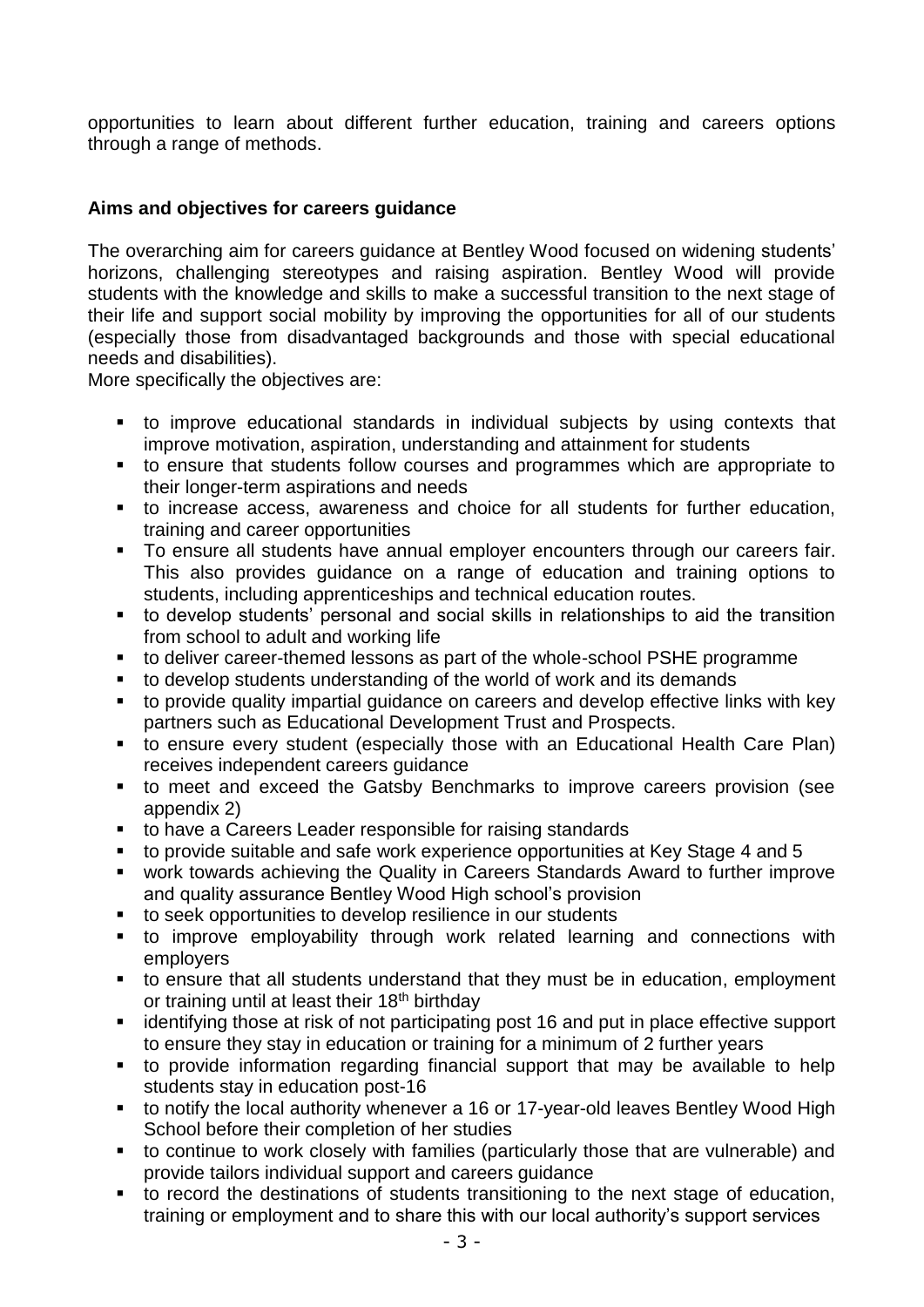- to evaluate and further improve our careers and inspiration provision by carefully analysing student destination data and utilising the Compass tool
- to ensure that through our website and other suitable means we publish our careers programme for students and their parents

*(Delivering on these objectives ensure that we meet the requirements and expectations of guidance for schools set by the DfE on page 6 Careers Guidance and Inspiration, page 9 of Careers Guidance and Access for Education and the Gatsby Benchmarks).*

## **Curriculum Provision**

Bentley Wood offers a wide range of activities that contribute towards students careers guidance. These activities support the Gatsby Benchmarks, compliment subject teaching, contribute towards the development of students' key skills and lifelong learning opportunities.

Careers guidance within the school enables each curriculum area to make a full contribution through:

- the use of appropriate teaching and learning strategies
- the development of schemes of work that recognise the importance of careers guidance and inspiration to prepare students for adult and working life
- review of learning outcomes and evaluation of all careers related programmes and courses

## **Management of Careers Guidance**

At present the responsibility for careers guidance is allocated to the Associate Deputy Headteacher and Careers Leader who is responsible for:

- the management and co-ordination of the various aspects of careers guidance and inspiration
- meeting and exceeding the Gatsby Benchmarks for careers
- the range of activities in each key stage (see appendix 1 and Provider Access Policy)
- **EXECT** strategies for evaluation by employers, staff and students of activities and learning outcomes
- ensuring balance, continuity and progression
- **EX COMMUNICATED COMMUNICATED COMMUNICATES** communication of career quidance strategy and implementation to the senior leadership team and governing body.

The school also employs, through Education Development Trust, a full time Careers Adviser who gives individual and group impartial careers guidance to students at key transition point. The Careers Adviser works closely with the Associate Deputy Headteacher to organises the range of activities set out in appendix 1.

Individual subject staff are responsible for:

- ensuring that their teaching contributes to careers guidance
- identifying the types of activity at relevant points in the scheme of work
- introducing the scope for students to set their own learning objectives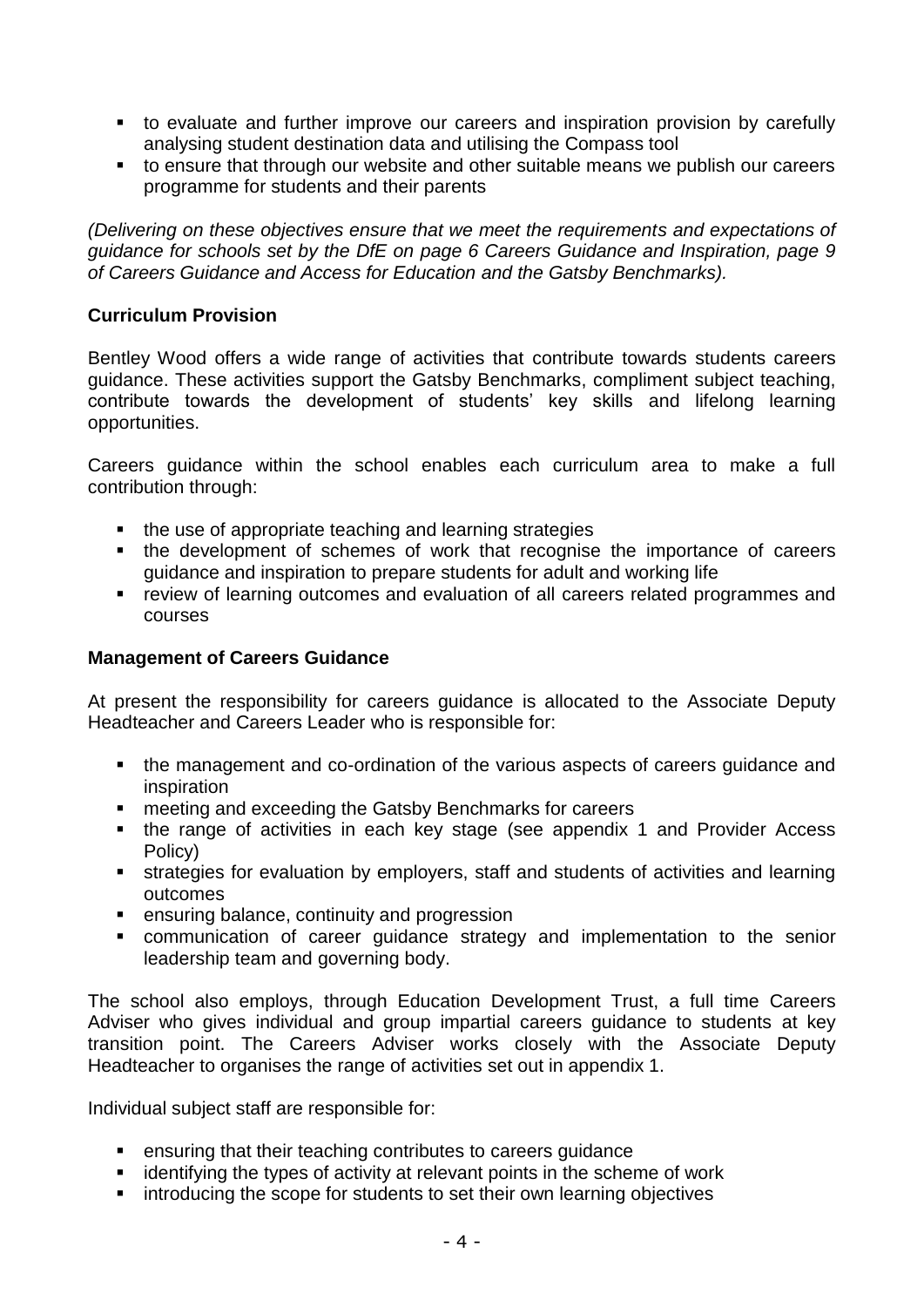This Policy should be read in conjunction with:

- Provider Access Protocol
- Curriculum Policy
- Educational Visits Policy
- Careers Information on school website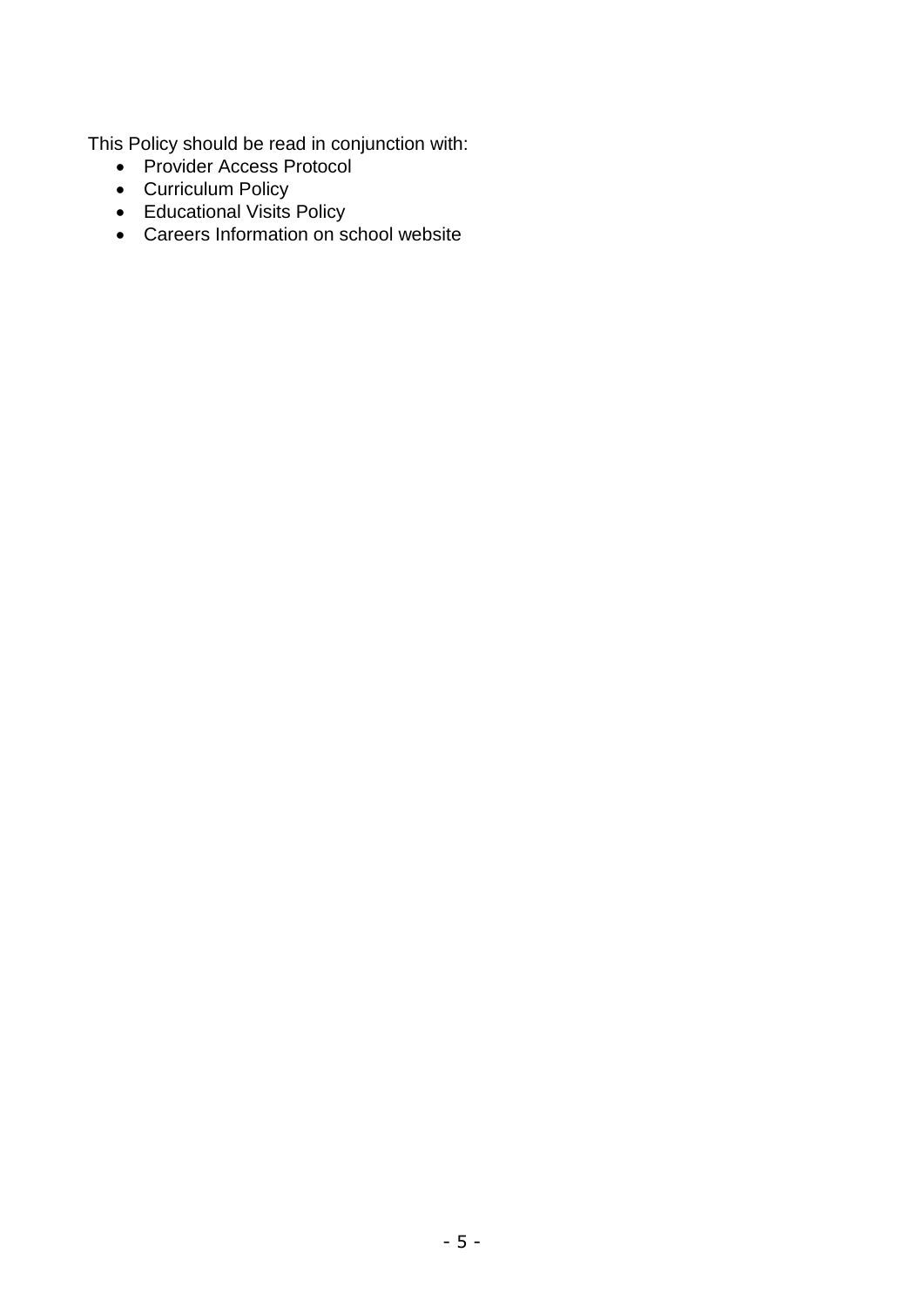# Appendix 1

|         | <b>Autumn</b>                        | <b>Spring</b>                           | <b>Summer</b>                                 |
|---------|--------------------------------------|-----------------------------------------|-----------------------------------------------|
| Year 7  | Careers Fair                         | Support within the PSHE                 | Support within the PSHE                       |
|         | Support within the PSHE              | Programme                               | Programme                                     |
|         | Programme                            | External                                | External                                      |
|         | External                             | Career/Educational Talks                | Career/Educational Talks                      |
|         | Career/Educational Talks             |                                         |                                               |
| Year 8  | Careers Fair                         | <b>Options Evening</b>                  | Support within the<br><b>PSCHEE Programme</b> |
|         | Year 8 Careers                       | Support within the PSHE                 |                                               |
|         | <b>Awareness Morning</b>             | Programme                               | External<br><b>Career/Educational Talks</b>   |
|         | Support within the PSHE              | External                                |                                               |
|         | Programme                            | Career/Educational Talks                |                                               |
|         | External                             |                                         |                                               |
|         | Career/Educational Talks             |                                         |                                               |
| Year 9  | Careers Fair                         | Support within the PSHE                 | Support within the PSHE                       |
|         | Support within the PSHE              | Programme                               | Programme                                     |
|         | Programme                            | External                                | External                                      |
|         | External                             | Career/Educational Talks                | Career/Educational Talks                      |
|         | Career/Educational Talks             |                                         |                                               |
| Year 10 | Careers Fair                         | Work Experience Interview               | Support within the PSHE                       |
|         | Support within the PSHE              | Preparation Morning                     | Programme                                     |
|         | Programme                            | Support within the PSHE                 | External                                      |
|         | External                             | Programme                               | Career/Educational Talks                      |
|         | Career/Educational Talks             | External                                |                                               |
|         |                                      | Career/Educational Talks                |                                               |
| Year 11 | Careers Fair                         | Support within the PSHE<br>Programme    | Support within the PSHE<br>Programme          |
|         | 6th Form Open Evening                |                                         |                                               |
|         | Event                                | External<br>Career/Educational Talks    | External<br>Career/Educational Talks          |
|         | Support within the PSHE<br>Programme |                                         |                                               |
|         | External                             |                                         |                                               |
|         | Career/Educational Talks             |                                         |                                               |
| Year 12 | Careers Fair                         | Extra-curricular Talks                  | Extra-curricular Talks                        |
|         | Support within the PSHE              | External                                | Support within the PSHE                       |
|         | Programme                            | Career/Educational Talks                | Programme                                     |
|         | (Apprenticeship Talk)                | Individual careers guidance             | External                                      |
|         | External                             | meeting with trained                    | Career/Educational Talks                      |
|         | Career/Educational Talks             | careers advisor                         |                                               |
| Year 13 | Careers Fair                         | Extra-curricular Talks                  | Extra-curricular Talks                        |
|         | Support within the PSHE              | Support within the PSHE                 | Support within the PSHE                       |
|         | Programme<br>(Apprenticeship Talk)   | Programme                               | Programme                                     |
|         |                                      | External                                | External                                      |
|         | External<br>Career/Educational Talks | Career/Educational Talks                | Career/Educational Talks                      |
|         |                                      | Individual careers guidance             |                                               |
|         |                                      | meeting with trained<br>careers advisor |                                               |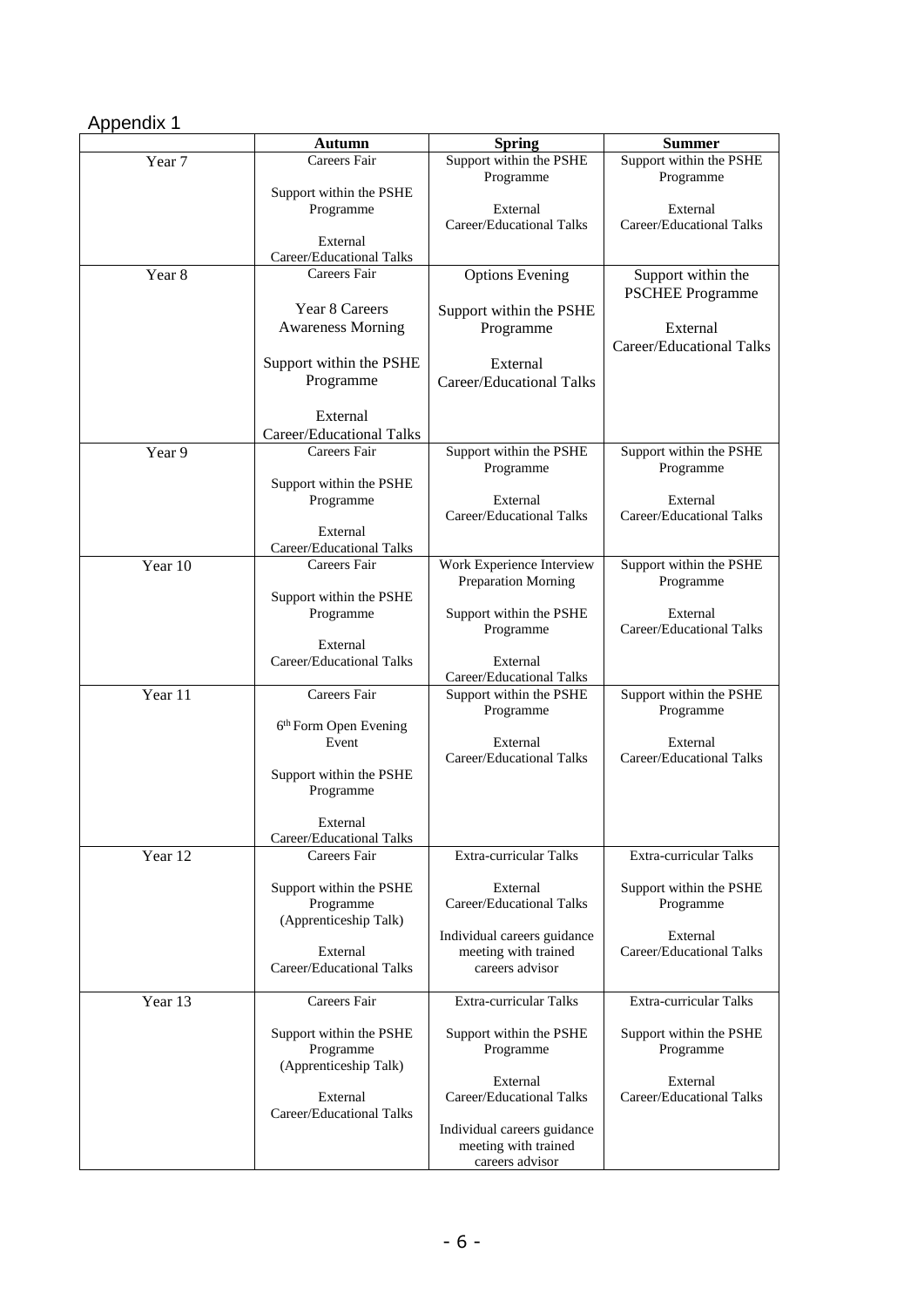# Appendix 2 – Gatsby Benchmarks

|    | 1. A stable careers<br>programme                                | Every college should have an embedded programme of<br>career education and guidance that is known and<br>understood by learners, parents, teachers, employers and<br>other agencies.                                                                                        | • Every college should have a stable, structured careers<br>programme that has the explicit backing of the senior<br>has an identified<br>management team, and<br>and<br>appropriately trained person responsible for it.<br>• The careers programme should be published on the<br>college's website in a way that enables learners, parents,<br>college staff and employers to access and understand it.<br>• The programme should be regularly evaluated with<br>feedback from learners, parents, college staff and<br>employers as part of the evaluation process.                                                                                                                                                                                                                           |
|----|-----------------------------------------------------------------|-----------------------------------------------------------------------------------------------------------------------------------------------------------------------------------------------------------------------------------------------------------------------------|-------------------------------------------------------------------------------------------------------------------------------------------------------------------------------------------------------------------------------------------------------------------------------------------------------------------------------------------------------------------------------------------------------------------------------------------------------------------------------------------------------------------------------------------------------------------------------------------------------------------------------------------------------------------------------------------------------------------------------------------------------------------------------------------------|
| 2. | <b>Learning from</b><br>career and labour<br>market information | Every learner, and their parents (where appropriate),<br>should have access to good quality information about<br>future study options and labour market opportunities. They<br>will need the support of an informed adviser to make best<br>use of available information.   | • During their study programme all learners should access<br>and use information about career paths and the labour<br>market to inform their own decisions on study options.<br>• Parents should be encouraged to access and use<br>information about labour markets and future study options<br>to inform their support to the learners in their care.                                                                                                                                                                                                                                                                                                                                                                                                                                         |
|    | 3. Addressing the<br>needs of each<br>student                   | Learners have different career guidance needs at different<br>stages. Opportunities for advice and support need to be<br>tailored to the needs of each learner. A college's careers<br>programme should embed<br>equality<br>and<br>diversity<br>considerations throughout. | • A college's careers programme should actively seek to<br>challenge stereotypical thinking and raise aspirations.<br>• Colleges should keep systematic records of the individual<br>advice given to each learner, and subsequent agreed<br>decisions.<br>• The records of advice given should be integrated with<br>those given at the previous stage of the learner's<br>education (including their secondary school) where these<br>are made available. Records should begin to be kept from<br>the first point of contact or from the point of transition.<br>• All learners should have access to these records to<br>support their career development. Colleges should collect<br>and maintain accurate data for each learner on their<br>education, training or employment destinations. |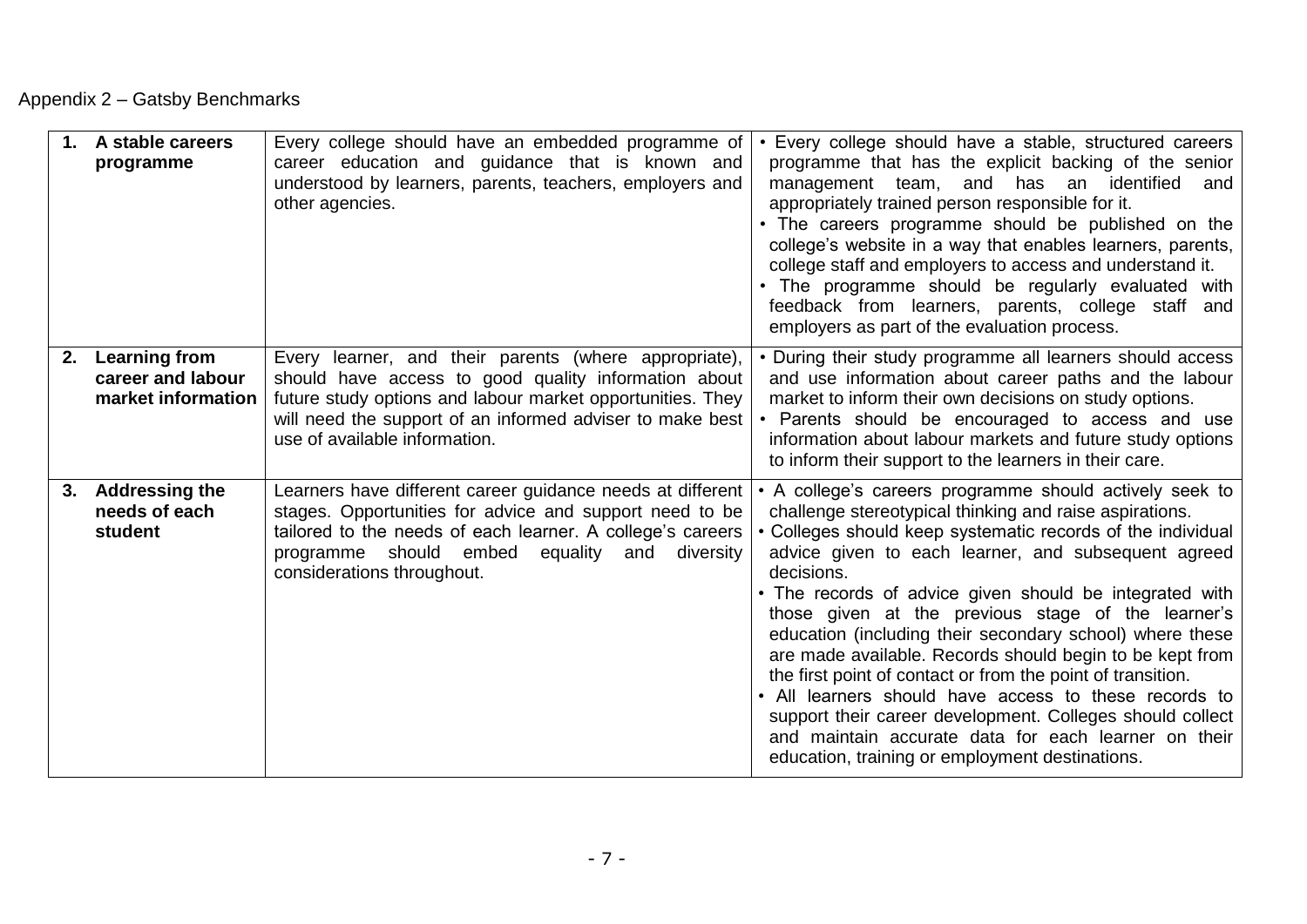| 4. | <b>Linking curriculum</b><br>learning to careers          | All subject staff should link curriculum learning with<br>careers, even on courses that are not specifically<br>occupation-led. For example, STEM subject staff should<br>highlight the relevance of STEM subjects for a wide range<br>of future career paths. Study programmes should also<br>reflect the importance of maths and English as a key<br>expectation from employers. | • Throughout their programme of study (and by the end<br>of their course) every learner should have had the<br>opportunity to experience how their subjects help<br>people gain entry to (and be more effective workers<br>within) a wide range of occupations.                                                                                                                                                                                                                                                                                        |
|----|-----------------------------------------------------------|------------------------------------------------------------------------------------------------------------------------------------------------------------------------------------------------------------------------------------------------------------------------------------------------------------------------------------------------------------------------------------|--------------------------------------------------------------------------------------------------------------------------------------------------------------------------------------------------------------------------------------------------------------------------------------------------------------------------------------------------------------------------------------------------------------------------------------------------------------------------------------------------------------------------------------------------------|
| 5. | <b>Encounters with</b><br>employers and<br>employees      | Every learner should have multiple opportunities to learn<br>from employers about work, employment and the skills that<br>are valued in the workplace. This can be through a range<br>of enrichment activities including visiting speakers,<br>mentoring and enterprise schemes, and should include<br>learners' own part time employment where it exists.                         | Every year, alongside their study programme, learners<br>should participate in at least two meaningful<br>encounters* with an employer. At least one encounter<br>should be delivered through their curriculum area.<br>Colleges should record and take account of learners'<br>own part-time employment and the influence this has<br>had on their development.<br>*A 'meaningful encounter' is one in which the learner has<br>an opportunity to learn about what work is like or what it<br>takes to be successful in the workplace.                |
| 6. | <b>Experiences of</b><br>workplaces                       | Every learner should have first-hand experiences of the<br>workplace through work visits, work shadowing and/or<br>work experience to help their exploration of career<br>opportunities, and expand their networks.                                                                                                                                                                | • By the end of their study programme, every learner<br>should have had at least one experience of a<br>workplace, additional to any part-time jobs they may<br>have.                                                                                                                                                                                                                                                                                                                                                                                  |
| 7. | <b>Encounters with</b><br>further and higher<br>education | All learners should understand the full range of learning<br>opportunities that are available to them. This includes both<br>academic and vocational routes and learning in schools,<br>colleges, universities and in the workplace.                                                                                                                                               | By the end of their programme of study, every learner<br>should have had a meaningful encounter* with a range<br>of providers of learning and training that may form the<br>next stage of their career. This should include, as<br>appropriate, further education<br>colleges,<br>higher<br>education and apprenticeship and training providers.<br>This should include the opportunity to meet both staff<br>and learners.<br>*A 'meaningful encounter' is one in which the learner has<br>an opportunity to explore what it is like to learn in that |